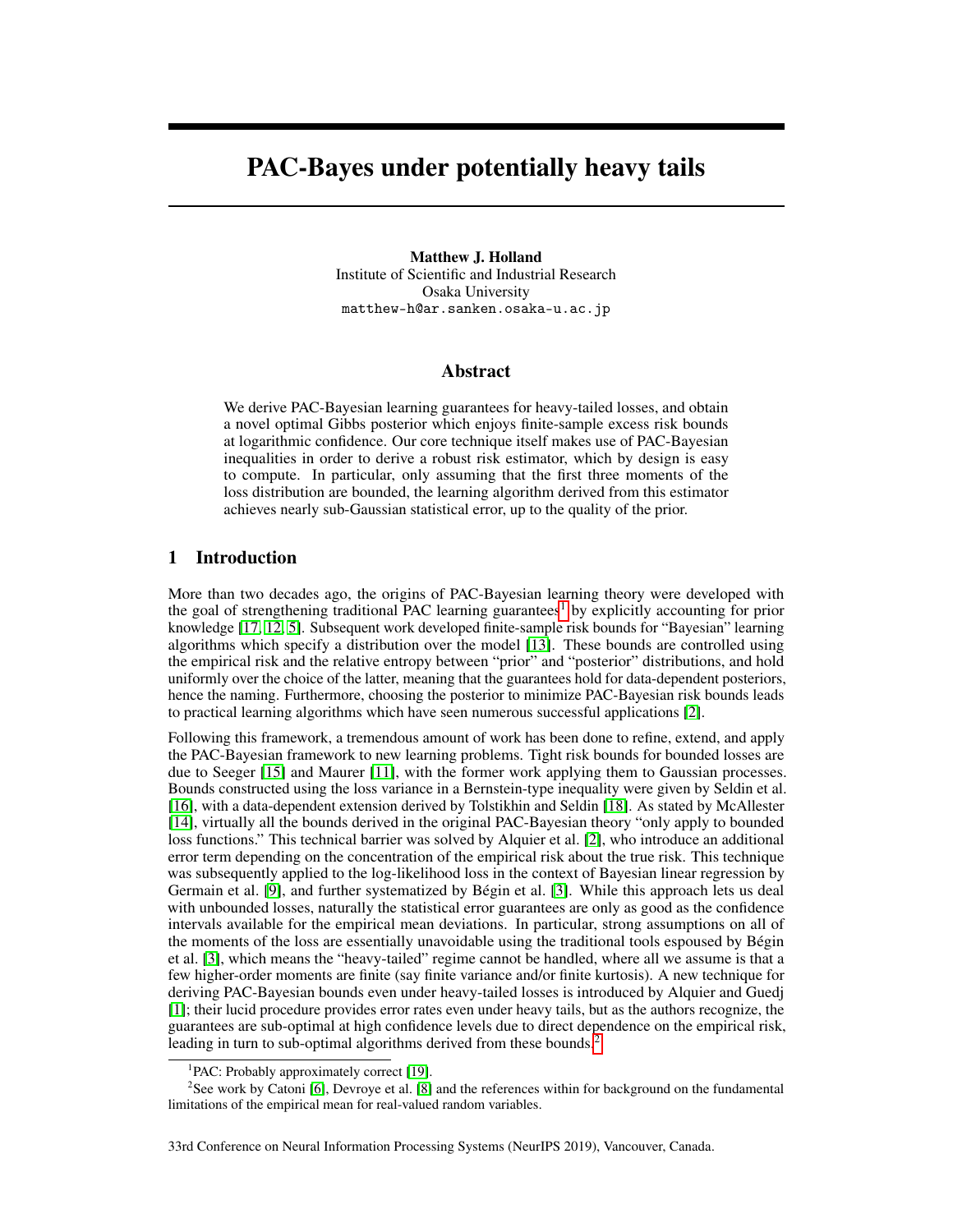In this work, while keeping many core ideas of Bégin et al. [3] intact, using a novel approach we obtain exponential tail bounds on the excess risk using PAC-Bayesian bounds that hold even under heavy-tailed losses. Our key technique is to replace the empirical risk with a new mean estimator inspired by the dimension-free estimators of Catoni and Giulini [7], designed to be computationally convenient. We review some key theory in section 2 before introducing the new estimator in section 3. In section 4 we apply this estimator to the PAC-Bayes setting, deriving a new robust optimal Gibbs posterior. Empirical inquiries into the properties of the new mean estimator are given in section 5. All proofs are relegated to supplementary materials.

## 2 PAC-Bayesian theory based on the empirical mean

Let us begin by briefly reviewing the best available PAC-Bayesian learning guarantees under general losses. Denote by  $z_1, \ldots, z_n \in \mathcal{Z}$  a sequence of independent observations distributed according to common distribution  $\mu$ . Denote by  $\mathcal{H}$  a model/hypothesis class, from which the learner selects a candidate based on the n-sized sample. The quality of this choice can be measured in a pointwise fashion using a loss function  $l : \mathcal{H} \times \mathcal{Z} \to \mathbb{R}$ , assumed to be  $l \geq 0$ . The learning task is to achieve a small risk, defined by  $R(h) = \mathbf{E}_{\mu} l(h; \mathbf{z})$ . Since the underlying distribution is inherently unknown, the canonical proxy is

$$
\widehat{R}(h) := \frac{1}{n} \sum_{i=1}^{n} l(h; \mathbf{z}_i), \quad h \in \mathcal{H}.
$$

Let  $\nu$  and  $\rho$  respectively denote "prior" and "posterior" distributions on the model H. The so-called Gibbs risk induced by  $\rho$ , as well as its empirical counterpart are given by

$$
G_{\rho} := \mathbf{E}_{\rho} R = \int_{\mathcal{H}} R(h) d\rho(h), \quad \widehat{G}_{\rho} := \mathbf{E}_{\rho} \widehat{R} = \frac{1}{n} \sum_{i=1}^{n} \int_{\mathcal{H}} l(h; \mathbf{z}_{i}) d\rho(h).
$$

When our losses are almost surely bounded, lucid guarantees are available.

**Theorem 1** (PAC-Bayes under bounded losses [13, 3]). Assume  $0 \le l \le 1$ , and fix any arbitrary *prior*  $\nu$  *on*  $\mathcal{H}$ *. For any confidence level*  $\delta \in (0, 1)$ *, we have with probability no less than*  $1 - \delta$  *over the draw of the sample that*

$$
G_{\rho} \leq \widehat{G}_{\rho} + \sqrt{\frac{\mathbf{K}(\rho;\nu) + \log(2\sqrt{n}\delta^{-1})}{2n}}
$$

*uniformly in the choice of* ρ*.*

Since the "good event" where the inequality in Theorem 1 holds is valid for any choice of  $\rho$ , the result holds even when  $\rho$  depends on the sample, which justifies calling it a posterior distribution. Optimizing this upper bound with respect to  $\rho$  leads to the so-called optimal Gibbs posterior, which takes a form which is readily characterized (cf. Remark 13).

The above results fall apart when the loss is unbounded, and meaningful extensions become challenging when exponential moment bounds are not available. As highlighted in section 1 above, over the years, the analytical machinery has evolved to provide general-purpose PAC-Bayesian bounds even under heavy-tailed data. The following theorem of Alquier and Guedj [1] extends the strategy of Bégin et al. [3] to obtain bounds under the weakest conditions we know of.

**Theorem 2** (PAC-Bayes under heavy-tailed losses [1]). *Take any*  $p > 1$  *and set*  $q = p/(p - 1)$ *. For any confidence level*  $\delta \in (0,1)$ *, we have with probability no less than*  $1-\delta$  *over the draw of the sample that*

$$
G_{\rho} \le \widehat{G}_{\rho} + \left(\frac{\mathbf{E}_{\nu} \left|\widehat{R} - R\right|^{q}}{\delta}\right)^{\frac{1}{q}} \left(\int_{\mathcal{H}} \left(\frac{d\rho}{d\nu}\right)^{p} d\nu\right)^{\frac{1}{p}}
$$

*uniformly in the choice of* ρ*.*

For concreteness, consider the case of  $p = 2$ , where  $q = 2/(2 - 1) = 2$ , and assume that the variance of the loss is  $var_{\mu} l(h; z)$  is  $\nu$ -finite, namely that

$$
V_{\nu} := \int_{\mathcal{H}} \text{var}_{\mu} \, l(h; \mathbf{z}) \, d\nu(h) < \infty.
$$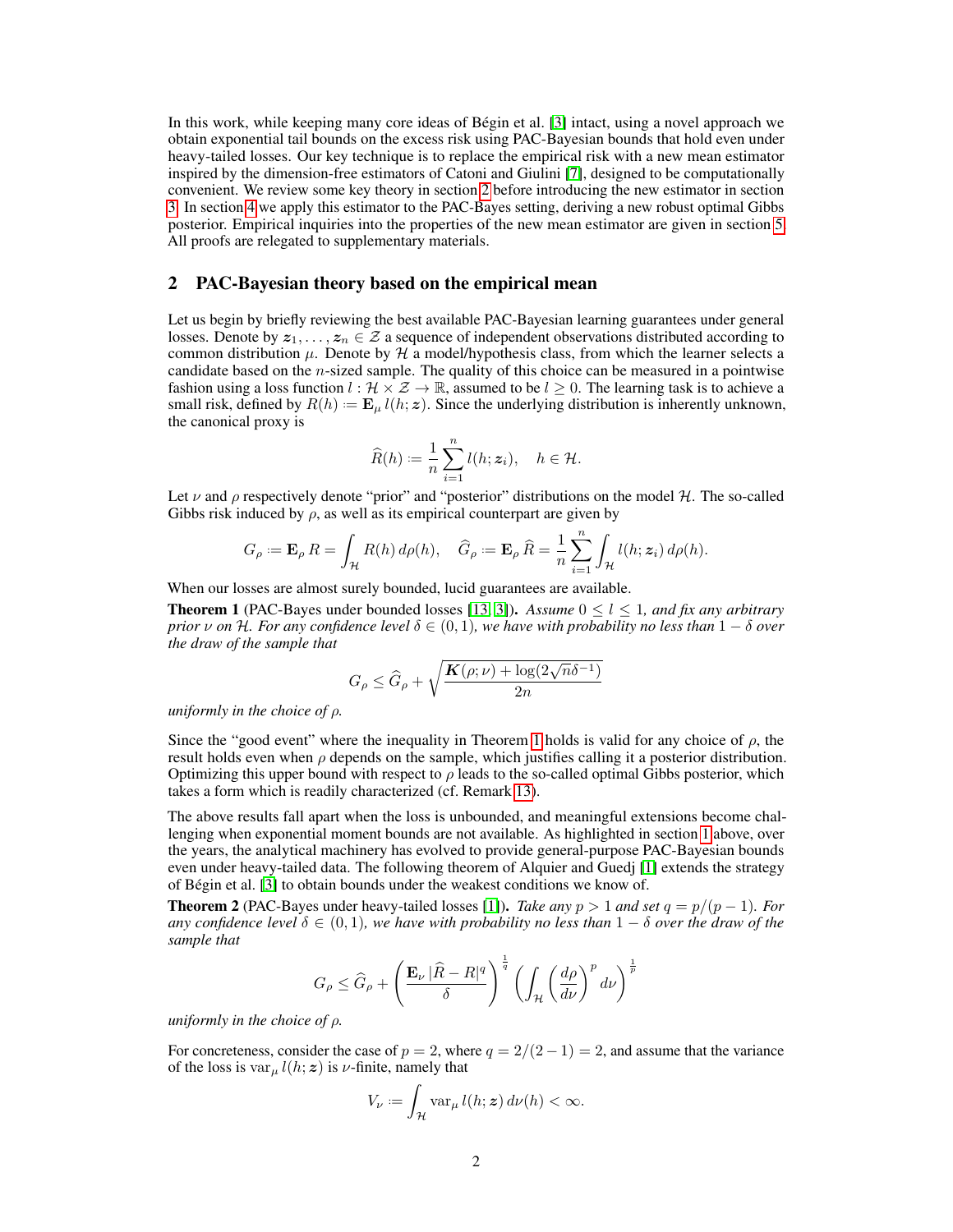From Proposition 4 of Alquier and Guedj [1], we have  $\mathbf{E}_{\nu}|\hat{R}-R|^2 \leq V_{\nu}/n$ . It follows that on the high-probability event, we have

$$
G_{\rho} \le \widehat{G}_{\rho} + \sqrt{\frac{V_{\nu}}{n \delta} \left( \int_{\mathcal{H}} \left( \frac{d\rho}{d\nu} \right)^2 d\nu \right)}
$$

While the  $\sqrt{n}$  rate and dependence on a divergence between  $\nu$  and  $\rho$  are similar, note that the dependence on the confidence level  $\delta \in (0,1)$  is polynomial; compare this with the logarithmic dependence available in Theorem 1 above when the losses were bounded.

For comparison, our main result of section 4 is a uniform bound on the Gibbs risk: with probability no less than  $1 - \delta$ , we have

$$
G_{\rho}\leq \widehat{G}_{\rho,\psi}+\frac{1}{\sqrt{n}}\left(\boldsymbol{K}(\rho;\nu)+\frac{\log(8\pi M_2\delta^{-2})}{2}+M_2+\nu_n^*(\mathcal{H})-1\right)+O\left(\frac{1}{n}\right)
$$

where  $\widehat{G}_{\rho,\psi}$  is an estimator of  $G_{\rho}$  defined in section 3,  $\nu_n^*(\mathcal{H})$  is a term depending on the quality of prior  $\nu$ , and the key constants are bounds such that for all  $h \in \mathcal{H}$  we have  $M_2 \geq \mathbf{E}_{\mu} l(h; \mathbf{z})^2$ . As long as the first three moments are finite, this guarantee holds, and thus both sub-Gaussian and heavy-tailed losses (e.g., with infinite higher-order moments) are permitted. Given any valid  $M_2$ , the PAC-Bayesian upper bound above can be minimized in  $\rho$  based on the data, and thus an optimal Gibbs posterior can also be computed in practice. In section 4, we characterize this "robust posterior."

## 3 A new estimator using smoothed Bernoulli noise

**Notation** In this section, we are dealing with the specific problem of robust mean estimation, thus we specialize our notation here slightly. Data observations will be  $x_1, \ldots, x_n \in \mathbb{R}$ , assumed to be independent copies of  $x \sim \mu$ . Denote the index set  $[k] := \{1, 2, \ldots, k\}$ . Write  $\mathcal{M}_+^1(\Omega, \mathcal{A})$  for the set of all probability measures defined on the measurable space  $(\Omega, \mathcal{A})$ . Write  $\mathbf{K}(P, Q)$  for the relative entropy between measures  $P$  and  $Q$  (also known as the KL divergence; definition in appendix). We shall typically suppress A and even  $\Omega$  in the notation when it is clear from the context. Let  $\psi$  be a bounded, non-decreasing function such that for some  $b > 0$  and all  $u \in \mathbb{R}$ ,

$$
-\log(1 - u + u^2/b) \le \psi(u) \le \log(1 + u + u^2/b). \tag{1}
$$

As a concrete and analytically useful example, we shall use the piecewise polynomial function of Catoni and Giulini [7], defined by

$$
\psi(u) := \begin{cases} u - u^3/6, & -\sqrt{2} \le u \le \sqrt{2} \\ 2\sqrt{2}/3, & u > \sqrt{2} \\ -2\sqrt{2}/3, & u < -\sqrt{2} \end{cases}
$$
(2)

which for  $b = 2$  satisfies (1). Slightly looser bounds hold with  $b = 1$  for an analogous procedure using a Huber-type influence function.

**Estimator definition** We consider a straightforward procedure, in which the data are subject to a soft truncation after re-scaling, defined by

$$
\widehat{x} := \frac{s}{n} \sum_{i=1}^{n} \psi\left(\frac{x_i}{s}\right)
$$
\n(3)

where  $s > 0$  is a re-scaling parameter. Depending on the setting of s, this function can very closely approximate the sample mean, and indeed modifying this scaling parameter controls the bias of this estimator in a direct way, which can be quantified as follows. As the scale grows, note that

$$
s\psi\left(\frac{x}{s}\right) = x - \frac{x^3}{6s^2} \to x, \quad \text{as } s \to \infty
$$

which implies that taking expectation with respect to the sample and  $s \to \infty$ , in the limit this estimator is unbiased, with

$$
\mathbf{E}\left(\frac{s}{n}\sum_{i=1}^n\psi\left(\frac{x_i}{s}\right)\right) = \mathbf{E}_{\mu}x - \frac{\mathbf{E}_{\mu}x^3}{6s^2} \to \mathbf{E}_{\mu}x.
$$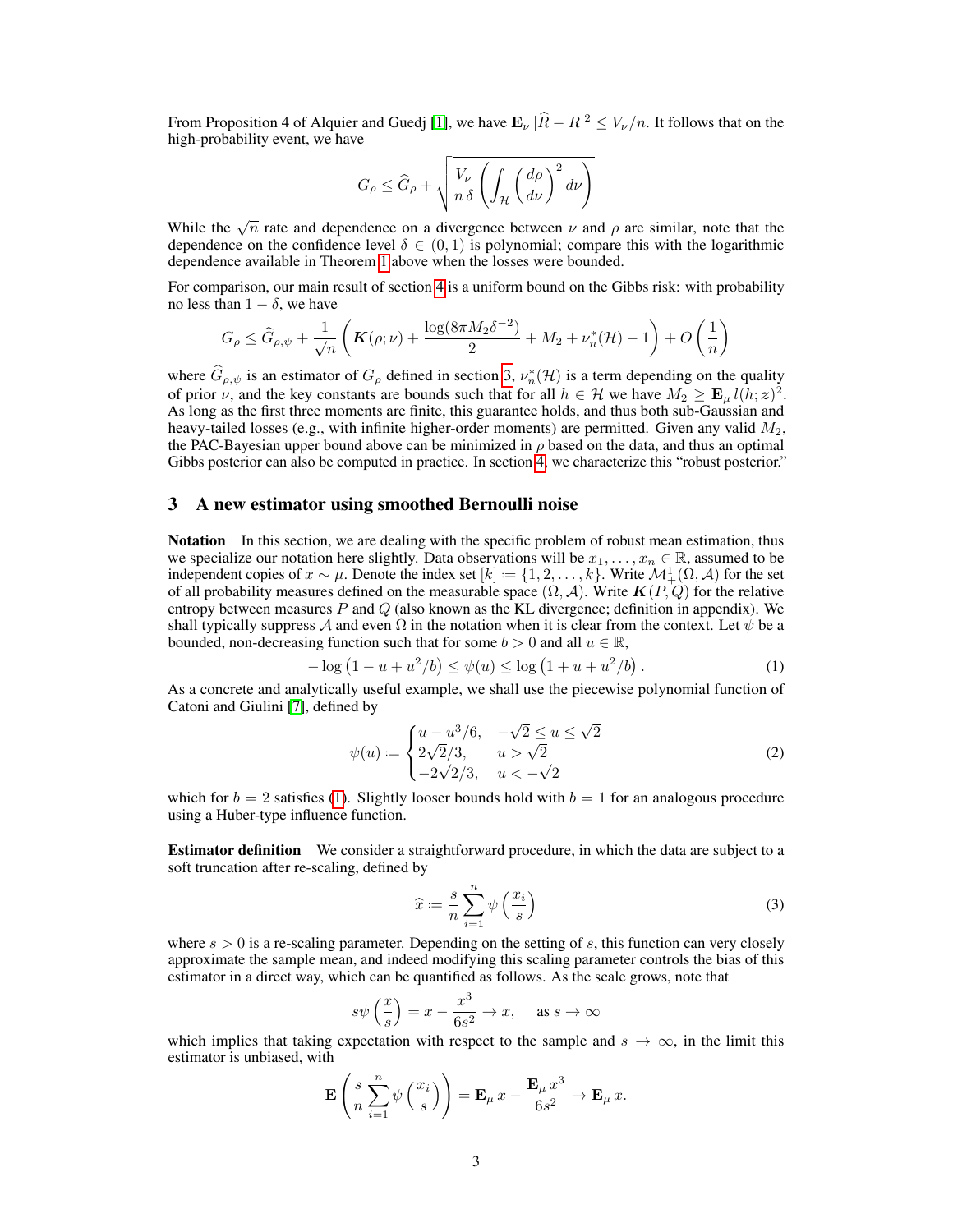

Figure 1: Graph of the Catoni function  $\psi(u)$  over  $\pm$  $2 \pm 2.5.$ 

On the other hand, taking  $s$  closer to zero implies that more observations will be truncated. Taking  $s$ small enough, $3$  we have

$$
\frac{s}{n}\sum_{i=1}^n\psi\left(\frac{x_i}{s}\right)=\frac{2\sqrt{2}s}{3n}\left(|\mathcal{I}_+|-|\mathcal{I}_-|\right),
$$

which converges to zero as  $s \to 0$ . Here the positive/negative indices are  $\mathcal{I}_+ := \{i \in [n] : x_i > 0\}$ and  $\mathcal{I}_- := \{i \in [n] : x_i < 0\}$ . Thus taking s too small means that only the signs of the observations matter, and the absolute value of the estimator tends to become too small.

**High-probability deviation bounds for**  $\hat{x}$  We are interested in high-probability bounds on the deviations  $|\hat{x} - \mathbf{E}_{\mu} x|$  under the weakest possible assumptions on the underlying data distribution. To obtain such guarantees in a straightforward manner, we make the simple observation that the estimator  $\hat{x}$  defined in (3) can be related to an estimator with smoothed noise as follows. Let  $\epsilon_1, \ldots, \epsilon_n$  be an iid sample of noise  $\epsilon \in \{0, 1\}$  with distribution Bernoulli $(\theta)$  for some  $0 < \theta < 1$ . Then, taking expectation with respect to the noise sample, one has that

$$
\widehat{x} = \frac{1}{\theta} \mathbf{E} \left( \frac{s}{n} \sum_{i=1}^{n} \psi \left( \frac{x_i \epsilon_i}{s} \right) \right). \tag{4}
$$

This simple observation becomes useful to us in the context of the following technical fact.

**Lemma 3.** Assume we are given some independent data  $x_1, \ldots, x_n$ , assumed to be copies of the *random variable*  $x \sim \mu$ *. In addition, let*  $\epsilon_1, \ldots, \epsilon_n$  *similarly be independent observations of "strategic noise," with distribution* ∼ ρ *that we can design. Fix an arbitrary prior distribution* ν*, and consider*  $f: \mathbb{R}^2 \to \mathbb{R}$ , assumed to be bounded and measurable. Write  $K(\rho;\nu)$  for the Kullback-Leibler *divergence between distributions* ρ *and* ν*. It follows that with probability no less than* 1 − δ *over the random draw of the sample, we have*

$$
\mathbf{E}\left(\frac{1}{n}\sum_{i=1}^n f(x_i,\epsilon_i)\right) \leq \int \log \mathbf{E}_{\mu} \exp(f(x,\epsilon)) d\rho(\epsilon) + \frac{\mathbf{K}(\rho;\nu) + \log(\delta^{-1})}{n},
$$

*uniform in the choice of* ρ*, where expectation on the left-hand side is over the noise sample.*

The special case of interest here is  $f(x, \epsilon) = \psi(x\epsilon/s)$ . Using (1) and Lemma 3, with prior  $\nu =$ Bernoulli(1/2) and posterior  $\rho = \text{Bernoulli}(\theta)$ , it follows that on the  $1 - \delta$  high-probability event,

<sup>&</sup>lt;sup>3</sup>More precisely, taking  $s \le \min\{|x_i| : i \in [n]\}/\sqrt{2}$ .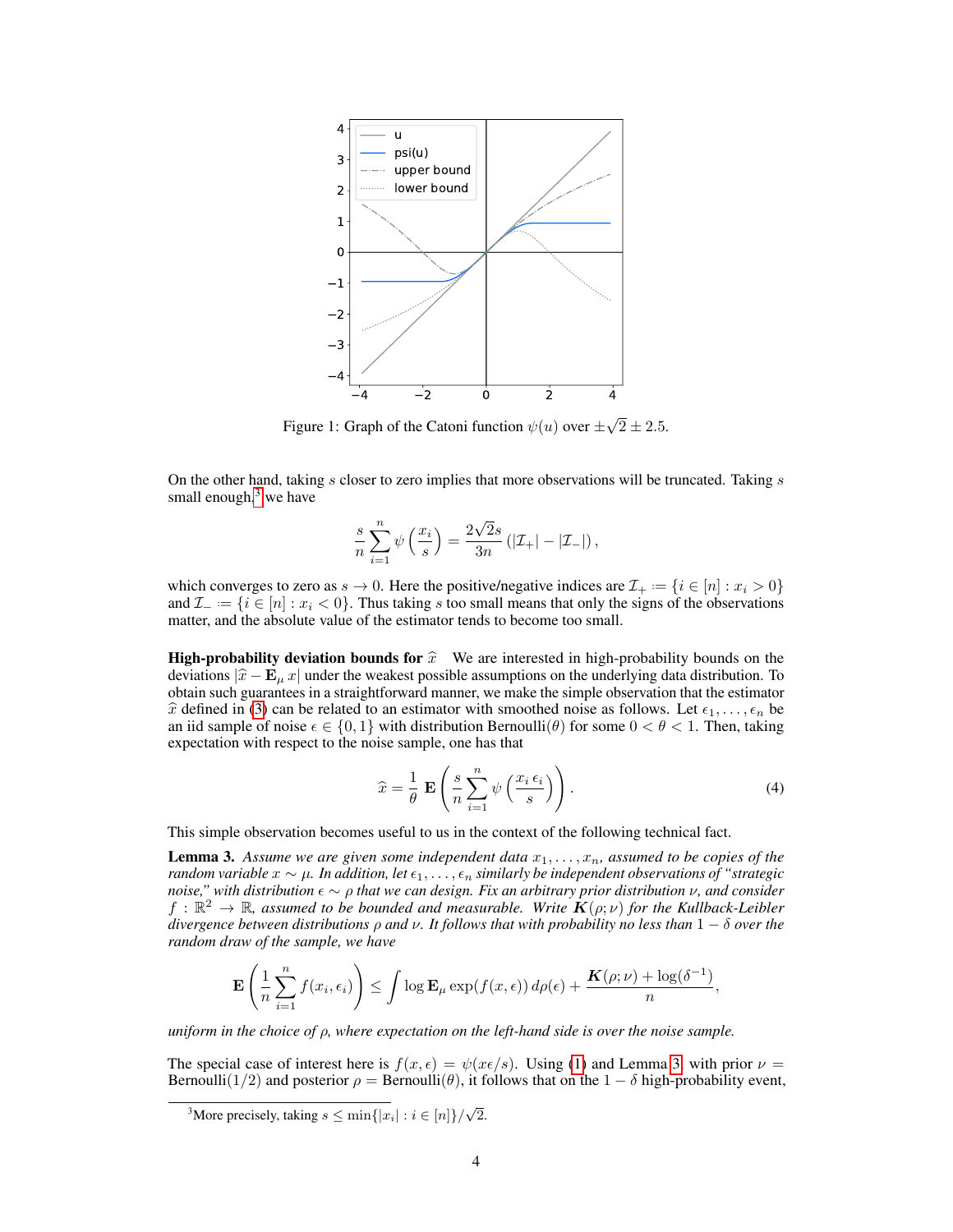uniform in the choice of  $0 < \theta < 1$ , we have

$$
\left(\frac{\theta}{s}\right)\hat{x} \le \int \left(\frac{\epsilon \mathbf{E}_{\mu} x}{s} + \frac{\epsilon^2 \mathbf{E}_{\mu} x^2}{2s^2}\right) d\rho(\epsilon) + \frac{\mathbf{K}(\rho; \nu) + \log(\delta^{-1})}{n} \n= \frac{\theta \mathbf{E}_{\mu} x}{s} + \frac{\theta \mathbf{E}_{\mu} x^2}{2s^2} + \frac{1}{n} \left(\theta \log(2\theta) + (1 - \theta) \log(2(1 - \theta)) + \log(\delta^{-1})\right)
$$
\n(5)

where we have used the fact that  $\mathbf{E} \epsilon^2 = \mathbf{E} \epsilon = \theta$  in the Bernoulli case. Dividing both sides by  $(\theta/s)$ and optimizing this as a function of  $s > 0$  yields a closed-form expression for s depending on the second moment, the confidence  $\delta$ , and  $\theta$ . Analogous arguments yield lower bounds on the same quantity. Taking these facts together, we have the following proposition, which says that assuming only finite second moments  $\mathbf{E}_{\mu} x^2 < \infty$ , the proposed estimator achieves exponential tail bounds scaling with the second non-central moment.

**Proposition 4** (Concentration of deviations). *Scaling with*  $s^2 = n \mathbf{E}_{\mu} x^2/2 \log(\delta^{-1})$ , the estimator *defined in (3) satisfies*

$$
|\hat{x} - \mathbf{E}_{\mu} x| \le \sqrt{\frac{2 \mathbf{E}_{\mu} x^2 \log(\delta^{-1})}{n}}
$$
 (6)

*with probability at least*  $1 - 2\delta$ .

*Remark* 5*.* While the above bound (6) depends on the true second moment, the result is easily extended to hold for any valid upper bound on the moment, which is what will inevitably have to be used in practice.

Centered estimates Note that the bound (6) depends on the second moment of the underlying data; this is in contrast to M-estimators which due to a natural "centering" of the data typically have tail bounds depending on the variance [6]. This results in a sensitivity to the absolute value of the location of the distribution, e.g., on a distribution with unit variance and  $\mathbf{E}_{\mu} x = 0$  will tend to be much better than a distribution with  $\mathbf{E}_{\mu} x = 10^4$ . Fortunately, a simple centering strategy works well to alleviate this sensitivity, as follows. Without loss of generality, assume that the first  $0 < k < n$  estimates are used for constructing a shifting device, with the remaining  $n - k > 0$  points left for running the usual routine on shifted data. More concretely, define

$$
\bar{x}_{\psi} = \frac{\bar{s}}{k} \sum_{i=1}^{k} \psi\left(\frac{x_i}{\bar{s}}\right), \text{ where } \bar{s}^2 = \frac{k \mathbf{E}_{\mu} x^2}{2 \log(\delta^{-1})}. \tag{7}
$$

From (6) in Proposition 4, we have

$$
|\bar{x}_{\psi} - \mathbf{E}_{\mu} x| \le \varepsilon_k := \sqrt{\frac{2 \mathbf{E}_{\mu} x^2 \log(\delta^{-1})}{k}}
$$

on an event with probability no less than  $1 - 2\delta$ , over the draw of the k-sized sub-sample. Using this, we shift the remaining data points as  $x'_i := x_i - \bar{x}_{\psi}$ . Note that the second moment of this data is bounded as  $\mathbf{E}_{\mu}(x')^2 \leq \text{var}_{\mu} x + \varepsilon_k^2$ . Passing these shifted points through (3) with analogous second moment bounds used for scaling, we have

$$
\widehat{x}' = \frac{s}{(n-k)} \sum_{i=k+1}^{n} \psi\left(\frac{x'_i}{s}\right), \text{ where } s^2 = \frac{(n-k)(\text{var}_{\mu} x + \varepsilon_k^2)}{2\log(\delta^{-1})}.
$$
 (8)

Shifting the resulting output back to the original location by adding and shifting  $\hat{x}$  back to the original location by adding  $\bar{x}$  conditioned on  $\bar{x}$  we have by (6) again that location by adding  $\bar{x}_\psi$ , conditioned on  $\bar{x}_\psi$ , we have by (6) again that

$$
|(\widehat{x}' + \bar{x}_{\psi}) - \mathbf{E}_{\mu} x| = |\widehat{x} - \mathbf{E}_{\mu} (x - \bar{x}_{\psi})| \le \sqrt{\frac{2(\operatorname{var}_{\mu} x + \varepsilon_{k}^{2}) \log(\delta^{-1})}{n - k}}
$$

with probability no less than  $1 - 2\delta$  over the draw of the remaining  $n - k$  points. Defining the centered estimator as  $\hat{x} = \hat{x}' + \bar{x}_{\psi}$ , and taking a union bound over the two "good events" on the independent sample subsets we may thus conclude that independent sample subsets, we may thus conclude that

$$
\mathbf{P}\left\{|\widehat{x} - \mathbf{E}_{\mu} x| > \varepsilon\right\} \le 4 \exp\left(\frac{-(n-k)\varepsilon^2}{2(\text{var}_{\mu} x + \varepsilon_k^2)}\right) \tag{9}
$$

where probability is over the draw of the full  $n$ -sized sample. While one takes a hit in terms of the sample size, the variance works to combat sensitivity to the distribution location (see section 5 for empirical tests).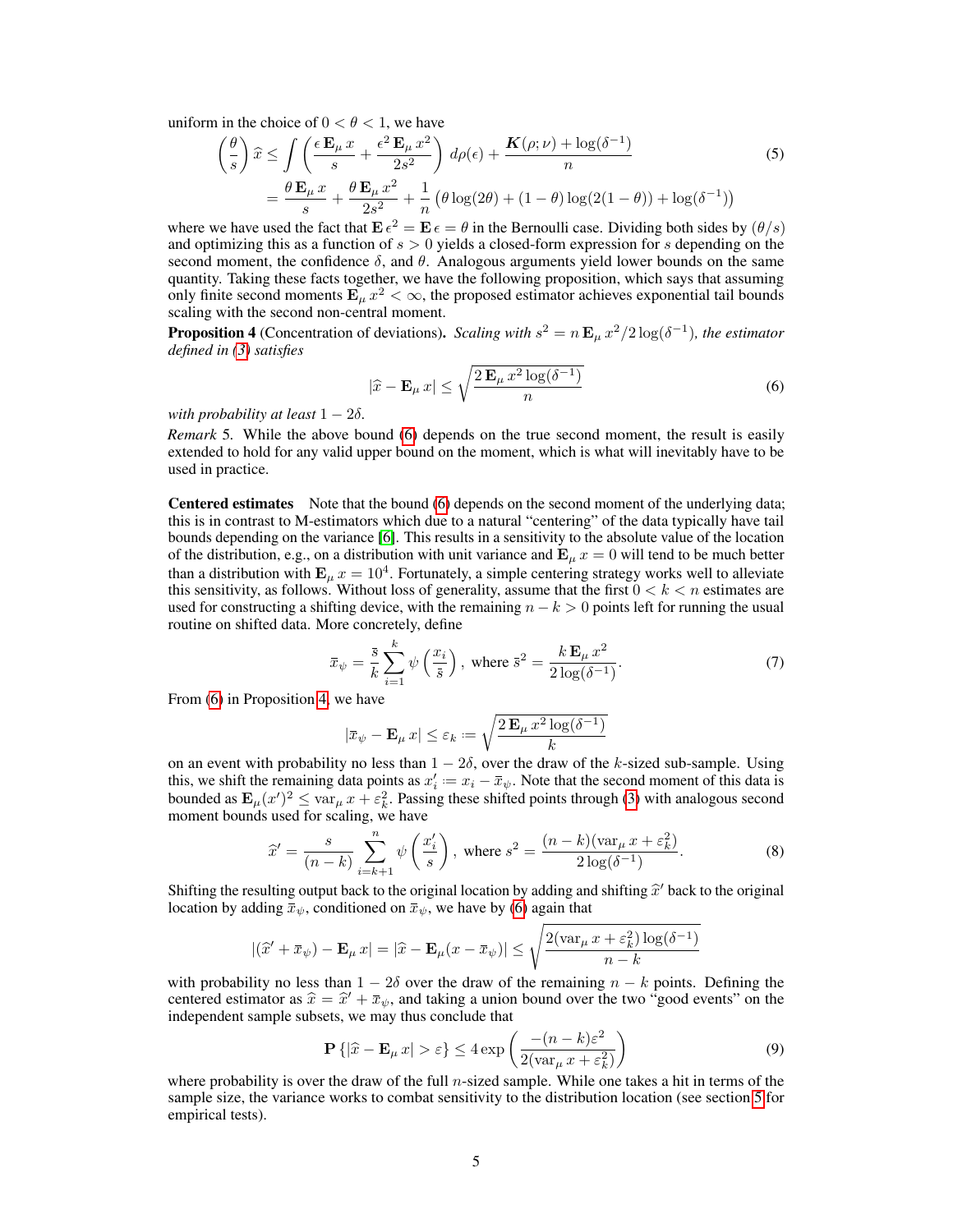#### 4 PAC-Bayesian bounds for heavy-tailed data

An import and influential paper due to D. McAllester gave the following theorem as a motivating result. To get started, we give a slightly modified version of his result.

Theorem 6 (McAllester [12], Preliminary Theorem 2). *Let* ν *be a prior probability distribution over* H<sub>r</sub>, assumed countable, and to be such that  $\nu(h) > 0$  for all  $h \in \mathcal{H}$ . Consider the pattern recognition *task with*  $z = (x, y) \in \mathcal{X} \times \{-1, 1\}$ *, and the classification error*  $l(h; z) = I\{h(x) \neq y\}$ *. Then with probability no less than*  $1 - \delta$ *, for any choice of*  $h \in H$ *, we have* 

$$
R(h) \leq \frac{1}{n} \sum_{i=1}^{n} l(h; \mathbf{z}_i) + \sqrt{\frac{\log\left(1/\nu(h)\right) + \log\left(1/\delta\right)}{2n}}
$$

One quick glance at the proof of this theorem shows that the bounded nature of the observations plays a crucial role in deriving excess risk bounds of the above form, as it is used to obtain concentration inequalities for the empirical risk about the true risk. While analogous concentration inequalities hold under slightly weaker assumptions, when considering the potentially heavy-tailed setting, one simply cannot guarantee that empirical risk is tightly concentrated about the true risk, which prevents direct extensions of such theorems. With this in mind, we take a different approach, that does not require the empirical mean to be well-concentrated.

Our motivating pre-theorem The basic idea of our approach is very simple: instead of using the sample mean, bound the off-sample risk using a more robust estimator which is easy to compute directly, and which allows risk bounds even under unbounded, potentially heavy-tailed losses. Define a new approximation of the risk by

$$
\widehat{R}_{\psi}(h) := \frac{s}{n} \sum_{i=1}^{n} \psi\left(\frac{l(h; z_i)}{s}\right),\tag{10}
$$

.

for  $s > 0$ . Note that this is just a direct application of the robust estimator defined in (3) to the case of a loss which depends on the choice of candidate  $h \in \mathcal{H}$ . As a motivating result, we basically re-prove McAllester's result (Theorem 6) under much weaker assumptions on the loss, using the statistical properties of the new risk estimator (10), rather than relying on classical Chernoff inequalities.

Theorem 7 (Pre-theorem). *Let* ν *be a prior probability distribution over* H*, assumed countable. Assume that*  $\nu(h) > 0$  *for all*  $h \in H$ *, and that*  $m_2(h) :=$   $\mathbf{E} l(h; z)^2 < \infty$  *for all*  $h \in H$ *. Setting the scale in (10)* to  $s_h^2 = n \, m_2(h)/2 \log(\delta^{-1})$ , then with probability no less than  $1 - 2\delta$ , for any choice *of*  $h \in H$ *, we have* 

$$
R(h) \leq \widehat{R}_{\psi}(h) + \sqrt{\frac{2m_2(h)\left(\log(1/\nu(h)) + \log(1/\delta)\right)}{n}}
$$

*Remark* 8*.* We note that all quantities on the right-hand side of Theorem 7 are easily computed based on the sample, except for the second moment  $m<sub>2</sub>$ , which in practice must be replaced with an empirical estimate. With an empirical estimate of  $m<sub>2</sub>$  in place, the upper bound can easily be used to derive a learning algorithm.

Uncountable model case Next we extend the previous motivating theorem to a more general result on a potentially uncountable  $H$ , using stochastic learning algorithms, as has become standard in the PAC-Bayes literature. We need a few technical conditions, listed below:

- 1. Bounds on lower-order moments. For all  $h \in \mathcal{H}$ , we require  $\mathbf{E}_{\mu} l(h; z)^2 \leq M_2 < \infty$ ,  $\mathbf{E}_{\mu} l(h; z)^3 \leq M_3 < \infty.$
- 2. Bounds on the risk. For all  $h \in \mathcal{H}$ , we require  $R(h) \leq \sqrt{n M_2/(4 \log(\delta^{-1}))}$ .
- 3. Large enough confidence. We require  $\delta \leq \exp(-1/9) \approx 0.89$ .

These conditions are quite reasonable, and easily realized under heavy-tailed data, with just lowerorder moment assumptions on  $\mu$  and say a compact class  $\mathcal{H}$ . The new terms that appear in our bounds that do no appear in previous works are  $\hat{G}_{\rho,\psi} := \mathbf{E}_{\rho} \hat{R}_{\psi}$  and  $\nu_n^*(\mathcal{H}) = \mathbf{E}_{\nu} \exp(\sqrt{n}(R - \hat{S}_{\nu,\psi}))$  $(\widehat{R}_{\psi})/E_{\nu}$  exp $(R - \widehat{R}_{\psi})$ . The former is the expectation of the proposed robust estimator with respect to posterior  $\rho$ , and the latter is a term that depends directly on the quality of the prior  $\nu$ .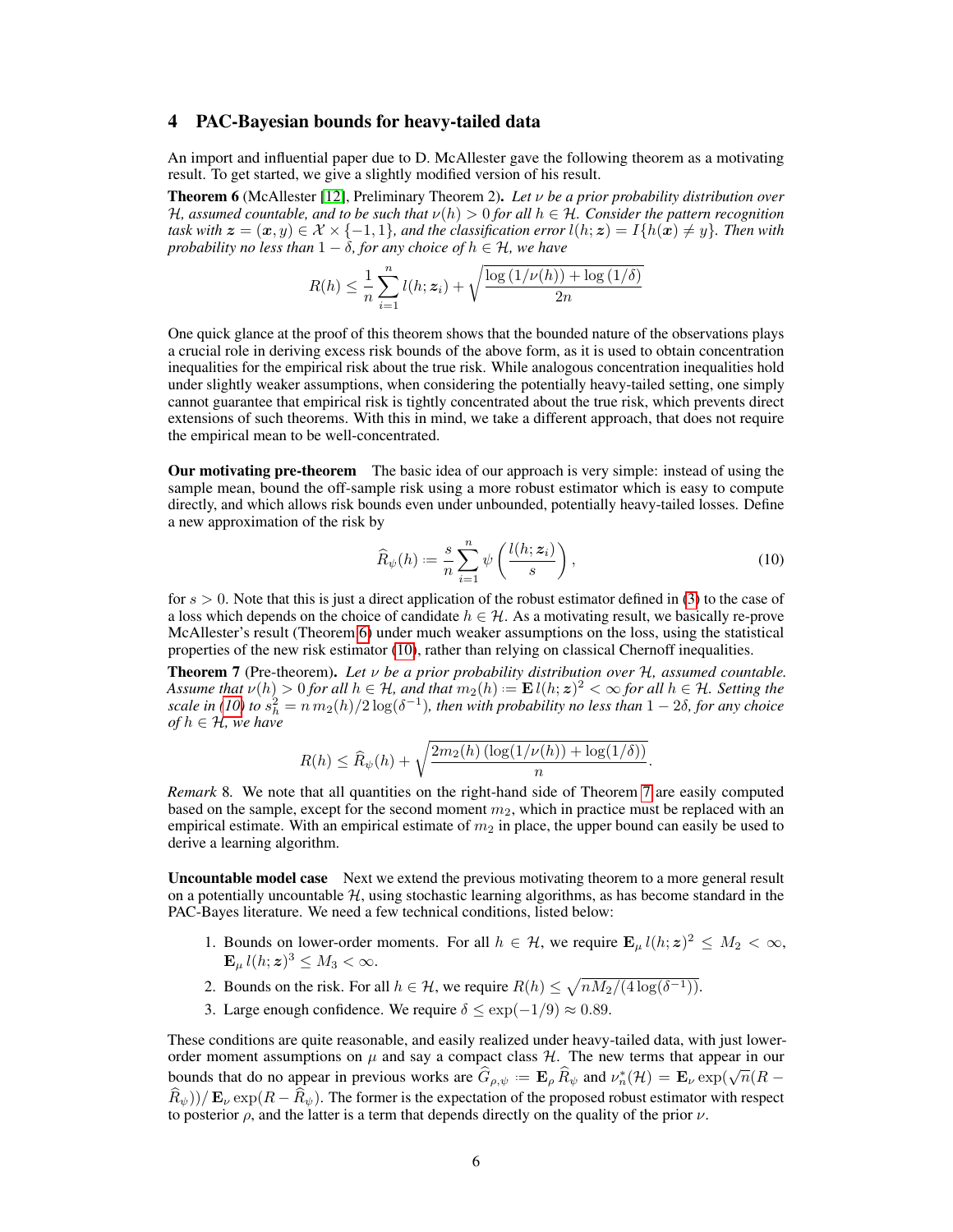Theorem 9. *Let* ν *be a prior distribution on model* H*. Let the three assumptions listed above hold. Setting the scale in* (10) to  $s^2 = n M_2/2 \log(\delta^{-1})$ , then with probability no greater than  $1 - \delta$  over *the random draw of the sample, it holds that*

$$
G_{\rho} \leq \widehat{G}_{\rho,\psi} + \frac{1}{\sqrt{n}} \left( \mathbf{K}(\rho;\nu) + \frac{\log(8\pi M_2 \delta^{-2})}{2} + M_2 + \nu_n^*(\mathcal{H}) - 1 \right) + O\left(\frac{1}{n}\right)
$$

*for any choice of probability distribution*  $\rho$  *on*  $H$ *, since*  $G_{\rho} < \infty$  *by assumption.* 

*Remark* 10. As is evident from the statement of Theorem 9, the convergence rate is clear for all terms but  $\nu_n^*(\mathcal{H})/\sqrt{n}$ . In our proof, we use a modified version of the elegant and now-standard strategy formulated by Bégin et al. [3]. A glance at the proof shows that under this strategy, there is essentially no way to avoid dependence on  $\nu_n^*(\mathcal{H})$ . Since the random variable  $R - \widehat{R}_{\psi}$  is bounded over the random dependent of the couple and help is bounded over the relative of the couple and help help that is a set of  $\$ random draw of the sample and  $h \sim \nu$ , the bounds still hold and are non-trivial. That said,  $\nu_n^*(\mathcal{H})$ random draw of the sample and  $n \sim \nu$ , the bounds still note and are non-trivial. That said,  $\nu_n(\mathcal{H})$  may indeed increase as  $n \to \infty$ , potentially spoiling the  $\sqrt{n}$  rate, and even consistency in the worst case. Clearly  $\nu_n^*(\mathcal{H})$  presents no troubles if  $R - \widehat{R}_\psi \leq 0$  on a high-probability event, but note that this essentially amounts to asking for a prior that on average realizes bounds that are better than we can guarantee for *any* posterior though the above analysis. Such a prior may indeed exist, but if it were known, then that would eliminate the need for doing any learning at all. If the deviations R –  $\hat{R}_{\psi}$  are truly sub-Gaussian [4], then the  $\sqrt{n}$  rate can be easily obtained. However, impossibility needs from Dynamics and 1.581 supposed that up due inst a from finite means the commution and heaven results from Devroye et al. [8] suggest that under just a few finite moment assumptions, such an estimator cannot be constructed. As such, here we see a clear limitation of the established PAC-Bayes analytical framework under potentially heavy-tailed data. Since the change of measures step in the proof is fundamental to the basic argument, it appears that concessions will have to be made, either in the form of slower rates, deviations larger than the relative entropy, or weaker dependence on  $1/\delta$ . *Remark* 11. Note that while in its tightest form, the above bound requires knowledge of  $\mathbf{E}_{\mu} l(h; z)^2$ , we may set  $s > 0$  used to define  $\hat{R}_{\psi}$  using any valid upper bound  $M_2$ , under which the above bound still holds as-is, using known quantities. Furthermore, for reference the content of the  $O(1/n)$  term in the above bound takes the form

$$
\frac{1}{n}\left(2\sqrt{V\log(\delta^{-1})}+\frac{M_3\log(\delta^{-1})}{3M_2\sqrt{n}}\right)
$$

where V is an upper bound on the variance  $var_{\mu} l(h; z) \leq V < \infty$  over  $h \in \mathcal{H}$ .

As a principled approach to deriving stochastic learning algorithms, one naturally considers the choice of posterior  $\rho$  in Theorem 9 that minimizes the upper bound. This is typically referred to as the optimal Gibbs posterior [9], and takes a form which is easily characterized, as we prove in the following proposition.

Proposition 12 (Robust optimal Gibbs posterior). *The upper bound of Theorem 9 is optimized by a* data-dependent posterior distribution  $\hat{\rho}$ , defined in terms of its density function with respect to the *prior* ν *as*

$$
\left(\frac{d\widehat{\rho}}{d\nu}\right)(h) = \frac{\exp\left(-\sqrt{n}\widehat{R}_{\psi}(h)\right)}{\mathbf{E}_{\nu}\exp\left(-\sqrt{n}\widehat{R}_{\psi}\right)}.
$$

*Furthermore, the risk bound under the optimal Gibbs posterior takes the form*

$$
G_{\widehat{\rho}} \le \frac{1}{\sqrt{n}} \left( \log \mathbf{E}_{\nu} \exp \left( \sqrt{n} \widehat{R}_{\psi} \right) + \frac{\log(8\pi M_2 \delta^{-1})}{2} + M_2 + \nu_n^*(\mathcal{H}) - 1 \right) + O\left(\frac{1}{n}\right)
$$

*with probability no less than*  $1 - \delta$  *over the draw of the sample.* 

*Remark* 13 (Comparison with traditional Gibbs posterior)*.* In traditional PAC-Bayes analysis [9, Equation 8], the optimal Gibbs posterior, let us write  $\hat{\rho}_{\text{emp}}$ , is defined by

$$
\left(\frac{d\widehat{\rho}_{\text{emp}}}{d\nu}\right)(h) = \frac{\exp\left(-n\widehat{R}(h)\right)}{\mathbf{E}_{\nu}\exp\left(-n\widehat{R}\right)}
$$

where  $\widehat{R}(h) = n^{-1} \sum_{i=1}^{n} l(h; z_i)$  is the empirical risk. We have  $n\widehat{R}$  and  $\sqrt{n} \widehat{R}_{\psi}$ , but since scaling in the latter case should be done with  $s \propto \sqrt{n}$ , so in both cases the  $1/n$  factor cancels out. In the special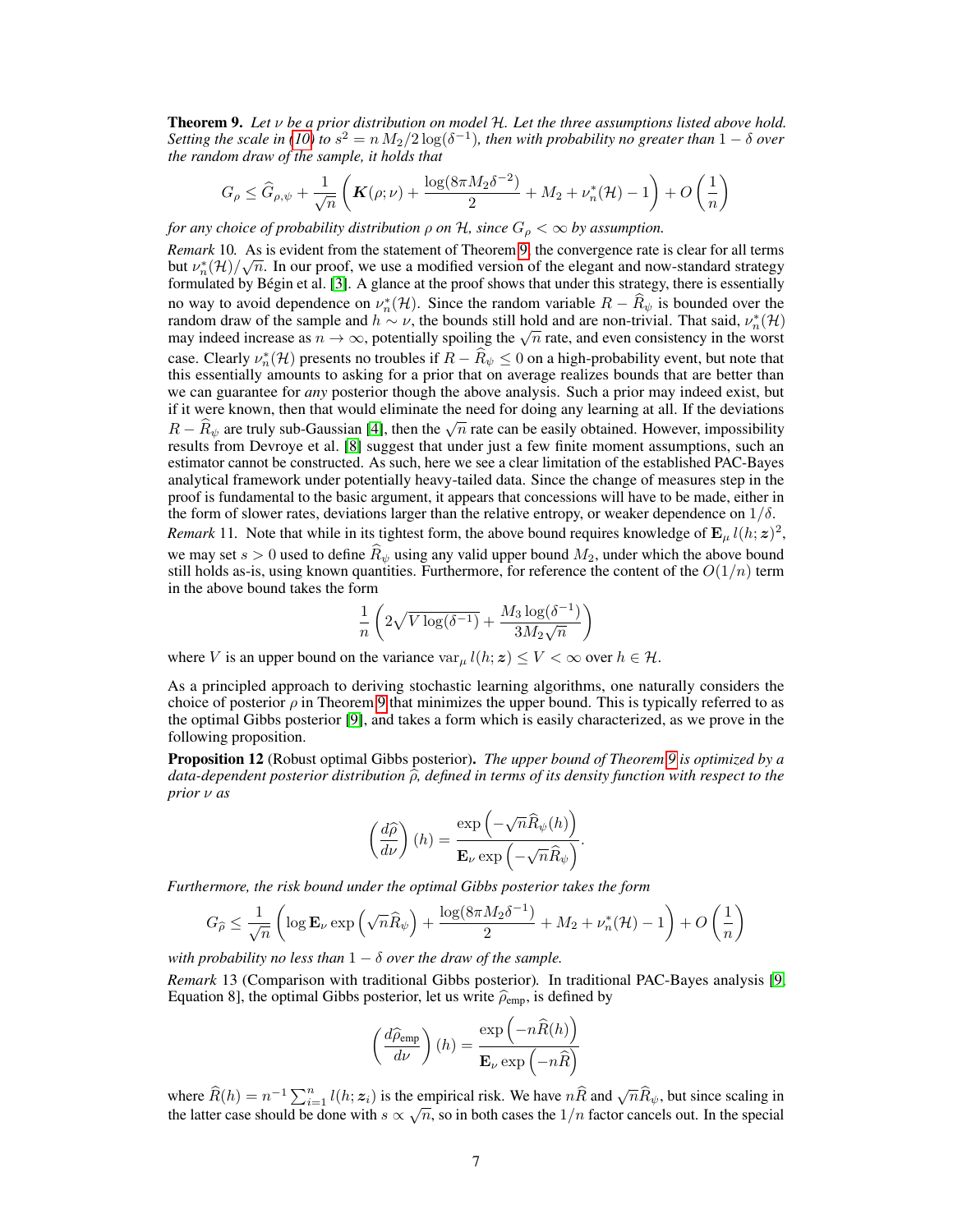case of the negative log-likelihood loss, Germain et al. [9] demonstrate that the optimal Gibbs posterior coincides with the classical Bayesian posterior. As noted by Alquier et al. [2], the optimal Gibbs posterior has shown strong empirical performance in practice, and variational approaches have been proposed as efficient alternatives to more traditional MCMC-based implementations. Comparison of both the computational and learning efficiency of our proposed "robust Gibbs posterior" with the traditional Gibbs posterior is a point of significant interest moving forward.

## 5 Empirical analysis

In this section, we use tightly controlled simulations to investigate how the performance of  $\hat{x}$  (cf. (3) and Proposition 4) compares with the sample mean and other robust estimators. We pay particular attention to how performance depends on the underlying distribution family, the value of second moments, and the sample size.

Experimental setup For each experimental setting and each independent trial, we generate a sample  $x_1, \ldots, x_n$  of size n, compute some estimator  $\{x_i\}_{i=1}^n \mapsto \hat{x}$ , and record the deviation  $|\hat{x} - \mathbf{E}|$ . The sample sizes range over  $n \in \{10, 20, 30, 100\}$  and the number of trials is  $10^4$ .  $|\hat{x} - \mathbf{E}_{\mu}|$ . The sample sizes range over  $n \in \{10, 20, 30, \dots, 100\}$ , and the number of trials is  $10^4$ .<br>We draw data from two distribution families, the Normal family with mean a and variance  $h^2$  and the We draw data from two distribution families, the Normal family with mean  $a$  and variance  $b^2$ , and the log-Normal family, with log-mean  $a_{\log}$  and log-variance  $b_{\log}^2$ , under multiple parameter settings. In particular, we consider the impact of shifting the distribution location over [−40.0, 40.0], with small and large variance settings. Regarding the variance, we have "low," "mid," and "high" settings, which correspond to  $b = 0.5, 5.0, 50.0$  in the Normal case, and  $b_{\text{log}} = 1.1, 1.35, 1.75$  in the log-Normal case. Over all settings, the log-location parameter of the log-Normal data is fixed at  $a_{\text{log}} = 0$ . Shifting the Normal data is trivially accompished by taking the desired  $a \in [-40.0, 40.0]$ . Shifting the log-Normal data is accomplished by subtracting the true mean (pre-shift) equal to  $\exp(a_{\log} + b_{\log}^2/2)$ to center the data, and subsequently adding the desired location.

The methods being compared are as follows: mean denotes the empirical mean, med the empirical median,<sup>4</sup> mult\_g is the estimator of Holland [10] using smoothed Gaussian noise, mult\_b the proposed estimator  $\hat{x}$  defined in (3) using smoothed Bernoulli noise, and finally mult\_bc the *centered* version of  $\hat{x}$ , see the discussion culminating in (9). The latter methods are given access to the true variance or second moment as needed for scaling purposes, and all algorithms are run with confidence parameter  $\delta = 0.01$ .

Impact of distribution family In Figure 2, we give histograms of the deviations for each method of interest under high variance settings. Colored vertical rules correspond to the error bounds for  $\hat{x}$  under Gaussian noise and Bernoulli noise (bound via Proposition 4), with probability  $\delta$ . When the standard deviation is not much larger than the mean, we can see substantial improvement over traditional estimators. The bias introduced by the different  $\hat{x}$  choices is clearly far smaller on average than the median, with substantially improved sensitivity to outliers when compared with the mean. The centered version of  $\hat{x}$  has a deviation distribution somewhere between that of the empirical mean and that of the other  $\hat{x}$  choices.

Impact of distribution location In Figure 3 (a), we plot the graph of average/median deviations over trials, taken as a function of the true location  $E_{\mu} x$ . From these results, two clear observations can be made. First, note that the performance of the Gaussian-type ( $mult_{g}$ ) and Bernoulli-type (mult\_b) estimators methods tend to differ greatly as a function of the true mean; in particular, we see that the bias of the Gaussian case is far more sensitive to the true location, providing strong evidence for use of our proposed Bernoulli version, which is less expensive, essentially uniformly better than the Gaussian version (as we would expect from the tighter bounds), with error growing slower as a function of the true mean value. Second, the fact that the centering procedure works very well to mitigate the effect of the second moment value is lucid, also a price is paid in overall accuracy due to the naive sample-splitting technique discussed used.

**Impact of sample size** In Figure 3 (b), we show the graph of average/median deviations taken over all trials, viewed as a function of the sample size  $n$ . The most distinct observation that can be made

 $4$ After sorting, this is computed as the middle point when n is odd, or the average of the two middle points when  $n$  is even.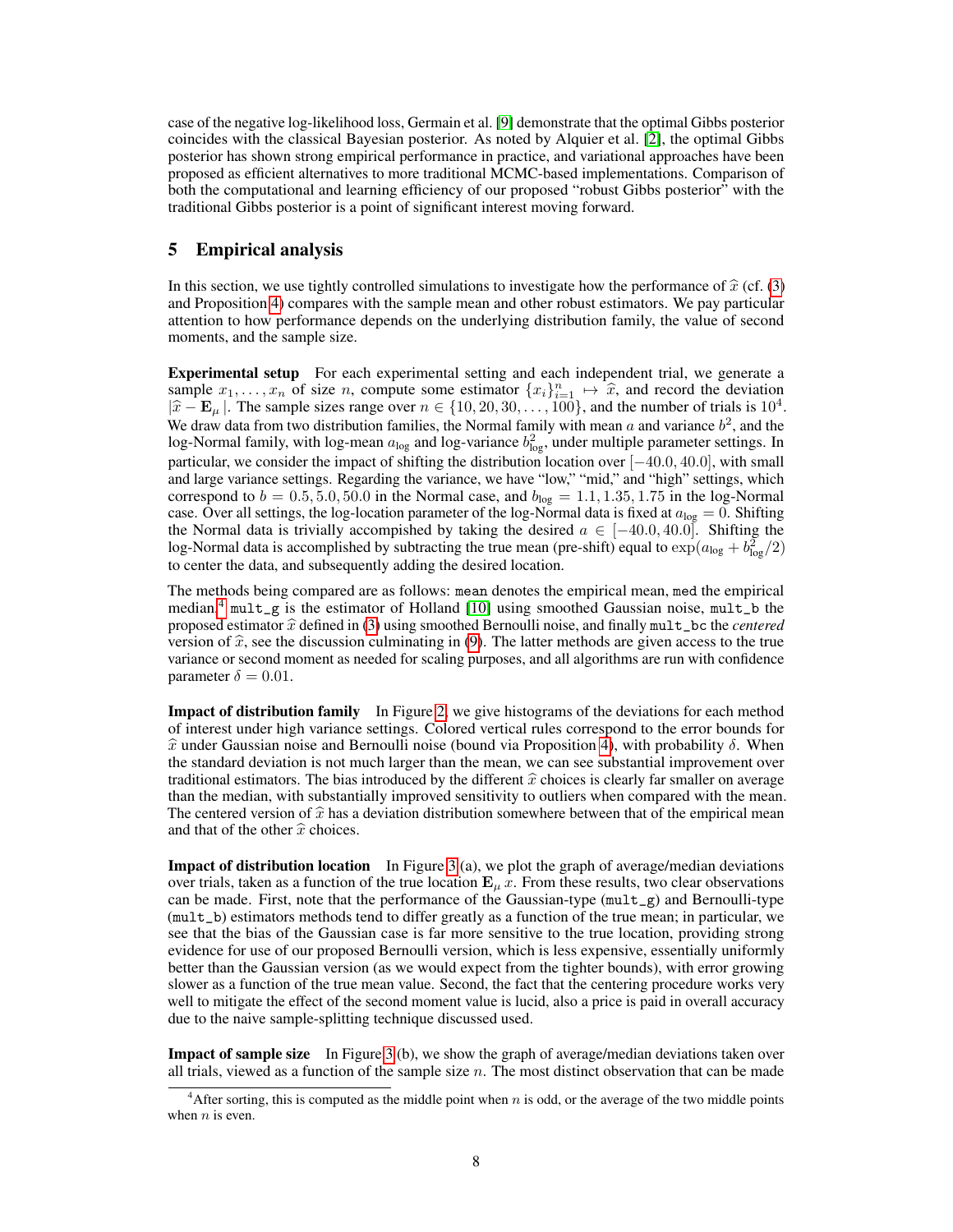

Figure 2: Histograms of deviations  $|\hat{x} - \mathbf{E}_{\mu} x|$  for different distributions and estimators, with accompanying error bounds. Sample size is  $n = 10$ . Distributions centered such that mean is equal to "low" level standard deviation. Top: Normal data. Bottom: log-Normal data.



Figure 3: (a) Deviations  $|\hat{x} - \mathbf{E}_{\mu} x|$  as a function of the true mean  $\mathbf{E}_{\mu} x$ . (b) Deviations  $|\hat{x} - \mathbf{E}_{\mu} x|$ as a function of the sample size  $n$ . In both sub-figures, left is Normal data, right is log-Normal data.

here is that the estimator  $\hat{x}$  (3) considered here has learning efficiency which is far superior to the empirical mean and median, though as expected the centered version of  $\hat{x}$  has poorer efficiency, a direct result of the sample-splitting scheme used in its definition. As discussed before, this comes with the caveat that the mean cannot be too much larger than the standard deviation; when the second moment is exceedingly large, this leads to a rather large bias as seen in Figure 3 (a) previously.

## 6 Conclusions

The main contribution of this paper was to develop a novel approach to obtaining PAC-Bayesian learning guarantees, which admits deviations with exponential tails under weak moment assumptions on the underlying loss distribution, while still being computationally amenable. In this work, our chief interest was the fundamental problem of obtaining strong guarantees for stochastic learning algorithms which can reflect prior knowledge about the data-generating process, from which we derived a new robust Gibbs posterior. Moving forward, a deeper study of the statistical nature of this new stochastic learning algorithm, as well as computational considerations to be made in practice are of significant interest.

#### Acknowledgments

This work was partially supported by the JSPS KAKENHI Grant Number 18H06477.

#### References

[1] Alquier, P. and Guedj, B. (2018). Simpler PAC-Bayesian bounds for hostile data. *Machine Learning*, 107(5):887–902.